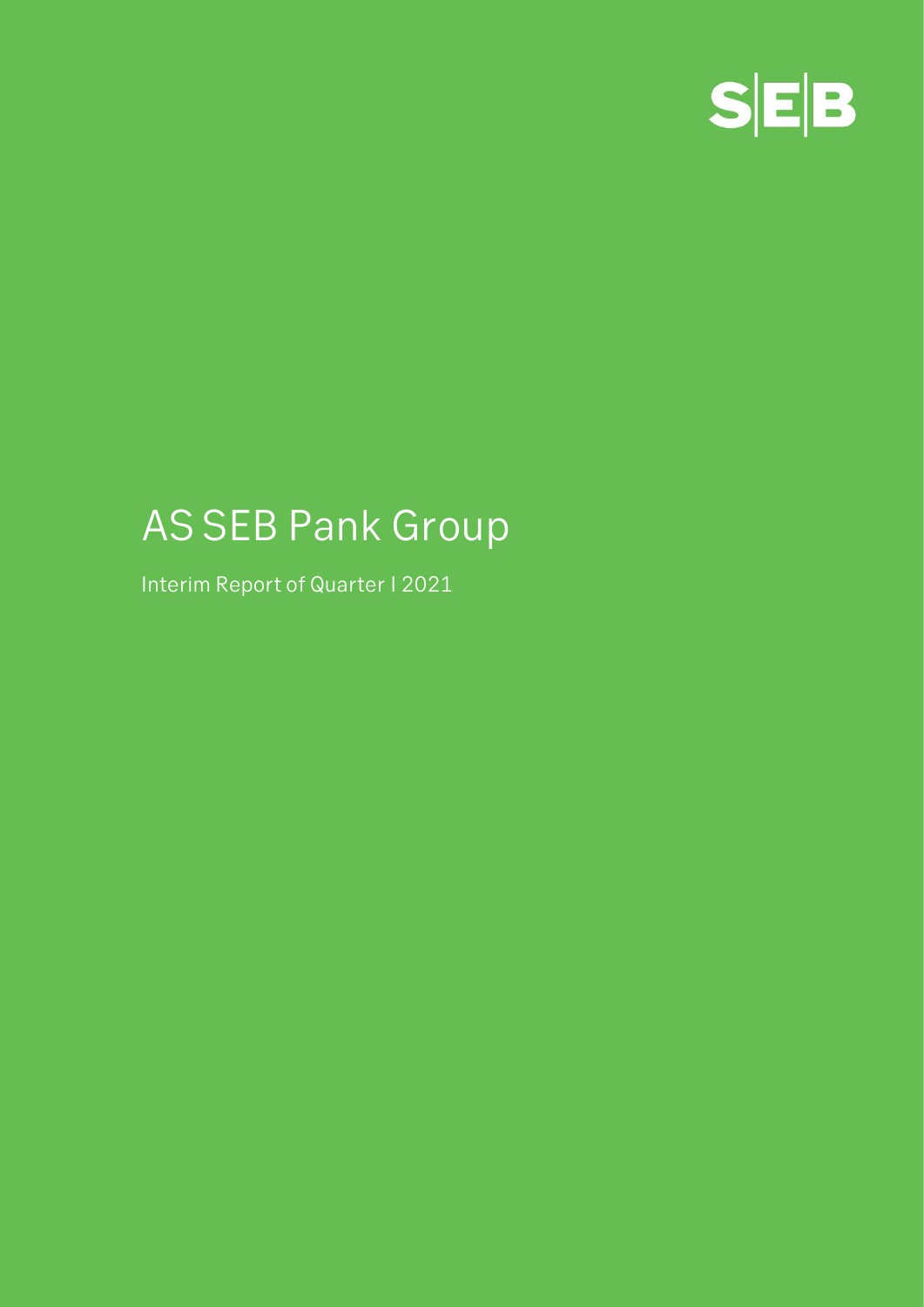#### **Introduction - general information**

**1. Credit institution**

**Company name AS SEB Pank Registered in Republic of Estonia Registry date 08/12/1995 Phone +372 6 655 100 Fax +372 6 655 102 SWIFT EEUHEE2X e-mail info@seb.ee Internet homepage http://www.seb.ee** 

**Address Tornimäe Str. 2, Tallinn 15010, Estonia Registry code 10004252 (Estonian Commercial Register)**

# **2. Auditor**

**Reporting date 31/03/2021**

**Audit company Ernst & Young Baltic AS Registry code 10877299 (Estonian Commercial Register) Address Rävala 4, 10143 Tallinn, Estonia**

**Reporting period 1 January 2021- 31 March 2021 Reporting currency Euro (EUR), millions**

#### **3. General information**

**The 100 per cent owner of AS SEB Pank is the publicly traded parent company Skandinaviska Enskilda Banken AB (publ), which is the parent company of SEB Group, a Nordic provider of financial services with a long history. SEB Group is a leading Nordic financial services group. SEB Group has around 15,000 employees.** 

**SEB is the bank of choice for large corporations and financial institutions in Sweden and holds a forefront position in providing corporate services in Norway, Denmark, Finland and the United Kingdom. SEB provides universal banking services in Sweden, Estonia, Latvia and Lithuania. In Germany, the operations have a strong focus on corporate and investment banking based on a full-service offering to corporations, institutional customers and internationally operating real estate investors. SEB is well positioned to serve corporate customers from the Nordic countries, the United Kingdom and Germany around the globe, with offices in international financial centres such as New York and London, in Asia via offices in Shanghai, Beijing, Hong Kong and Singapore. AS SEB Pank is an Estonian financial group belonging to SEB Group, which provides services to private persons, companies, and the public sector.**

#### **4. Basis for preparation**

**Skandinaviska Enskilda Banken AB (publ), the parent company of AS SEB Pank, publishes interim reports for SEB Group on web page www.sebgroup.com/ir. The present AS SEB Pank Group interim report is not audited.**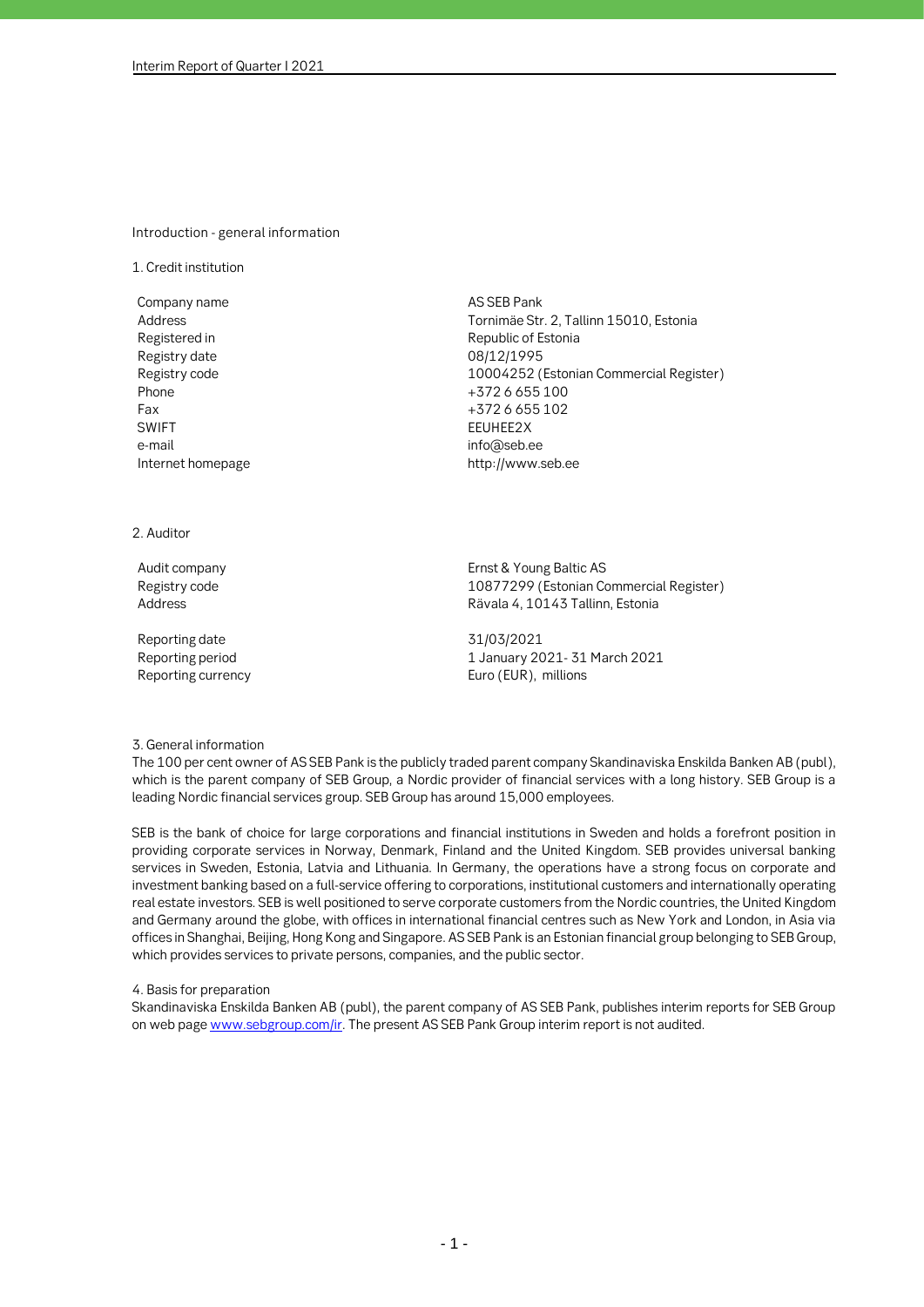**The first quarter was characterised by tighter restrictions to control the coronavirus situation. The economy has generally coped well with the restrictions, unemployment has remained lower than expected, and the range of sectors under pressure has not expanded.**

#### **The restrictions increased savings**

**More than 305 million euros have been added to the bank accounts of SEB's private clients during the year. About half of this amount is estimated to be additional savings that have accumulated due to the crisis. Of SEB's private clients, 36– 50-year-olds have been able to increase their savings the most over the year – by 15.2 per cent – and young people aged 18–25 have increased their savings the least – by 6.5 per cent. Thus, the growth of deposits is broad-based and over a long period of time, all age groups will benefit. Companies also increased their deposits. In total, deposits in SEB increased by almost 625 million euros or 13.2 percent during the year.**

**As consumption opportunities are limited, private clients are discovering investing. A recent survey conducted by SEB shows that 40 percent of the population have not invested their money. At the same time, most of those who are not currently making investments could save between 20 and 100 euros per month for it without having a significant impact on their normal consumption patterns.**

#### **One in four people could start investing**

**Although there has been a lot of talk at the beginning of the year about the growth of real estate prices and the market, as well as of the loan business, the field of investment is actually the one making a significant breakthrough. In the first quarter, we have been actively working on solutions that make investing easier and more convenient for clients. We think that one in four of our clients could start investing in the near future and we want to be the most competitive bank in the market for a beginner as well as an experienced investor. To this end, we reduced foreign securities transaction fees for the second time this year and eliminated transaction fees from our investment funds. This allows our clients to start investing in small amounts as often as they wish. In addition, the current fees of our funds are almost half as low as before.**

**We are also working on innovations in counselling as in addition to low fees, clients also need help to make the right decisions. We are coming up with a solution in the near future that will help our clients find the most suitable solution among the various investment opportunities. In addition to the above, the clients of SEB already have the opportunity to open a pension investment account in order to start investing the assets of the second pension pillar in the autumn.**

# **The high-quality loan portfolio increased the profit of SEB by 16.6 percent**

**Compared to the first quarter of the previous year, the revenue of the bank increased by 3.3 percent and expenses decreased by 5.5 percent. Close cooperation with our clients and supporting them during difficult moments through grace periods and additional liquidity has kept the quality of the loan portfolio good and therefore, the bank reduced the reserves for possible loan losses by 0.5 million euros in the first quarter. Revenue growth, increased efficiency, and a high-quality loan portfolio meant that the first-quarter profit of the bank was 16.6 percent higher than in the first quarter of last year.**

**The Estonian branch of SEB ended the first quarter of 2021 with a profit of 25.9 million euros. In 2020, SEB ended the first quarter with a profit of 22.2 million euros. In the first quarter, the operating profit of SEB was 42.7 million euros (41.4 million euros in the first quarter of 2020) and the operating expenses amounted to 14.0 million euros (14.8 million euros in the first quarter of 2020). The bank reduced its reserves for credit losses by 0.5 million euros in the first quarter of 2021 (during the same period in 2020, the bank increased the reserves by 1.3 million euros).**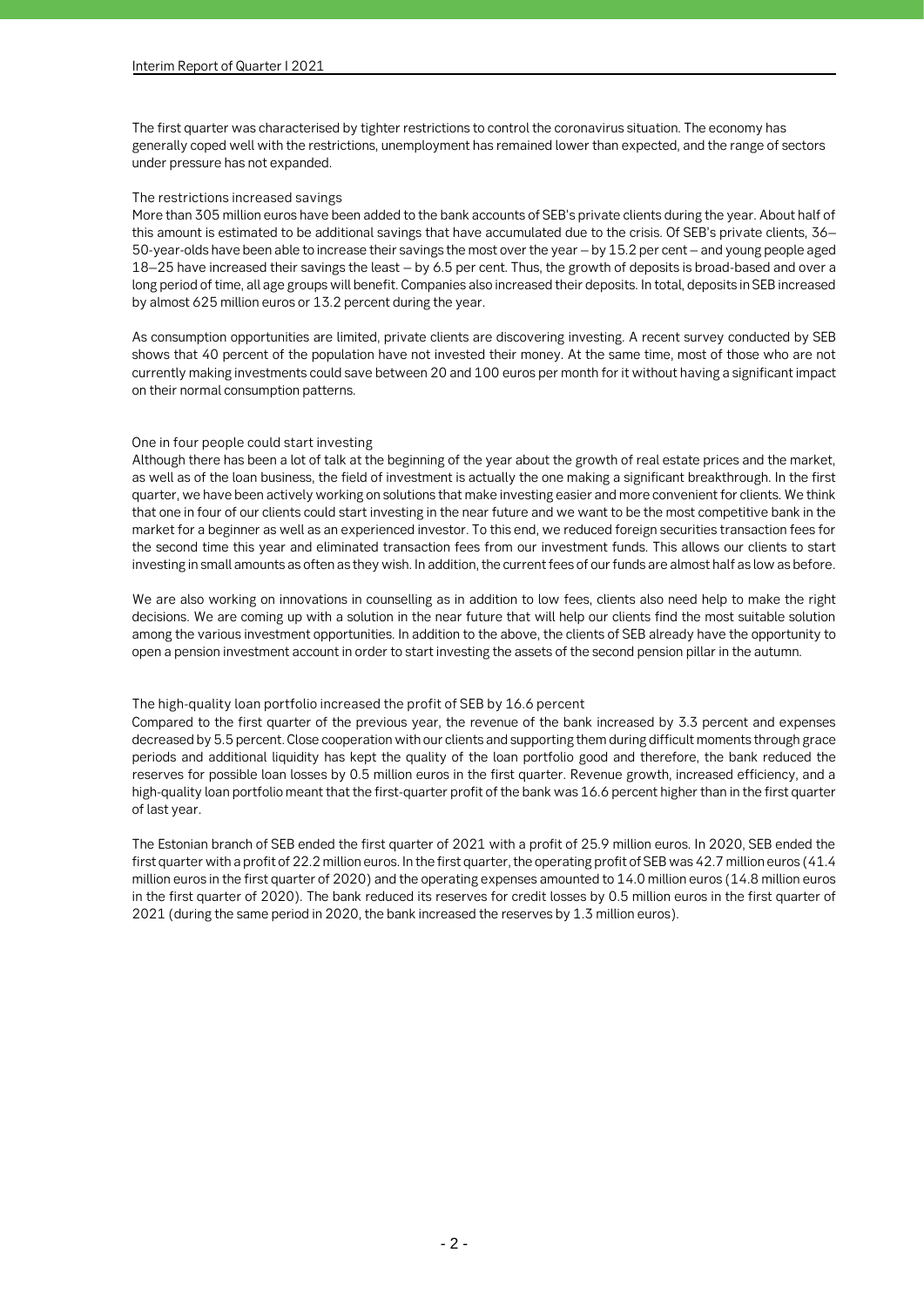**1. Consolidated income statement**

**(millions of EUR)**

|                                                                                | 2021     | 2020     |
|--------------------------------------------------------------------------------|----------|----------|
|                                                                                | 3 months | 3 months |
| Net interest income                                                            | 29.1     | 29.7     |
| Net fee and commission income                                                  | 11.3     | 12.0     |
| Net financial income                                                           | 2.3      | 1.4      |
| Gains less losses from investment securities                                   | 0.0      | $-2.0$   |
| Profit and loss from investments in associates                                 | 0.0      | 0.0      |
| Other operating income                                                         | 0.0      | 0.3      |
| Net other income                                                               | 0.0      | $-1.7$   |
| <b>Total operating income</b>                                                  | 42.7     | 41.4     |
| Personnel expenses                                                             | $-10.2$  | $-10.8$  |
| Depreciation, amortization and impairment of tangible and<br>intangible assets | $-2.0$   | $-1.9$   |
| Other expenses                                                                 | $-1.8$   | $-2.0$   |
| <b>Total operating expenses</b>                                                | $-14.0$  | $-14.7$  |
| <b>Profit before credit losses</b>                                             | 28.7     | 26.7     |
| Net expected credit losses                                                     | 0.5      | $-1.3$   |
| Profit before income tax                                                       | 29.2     | 25.4     |
| Income tax expense                                                             | $-3.3$   | $-3.1$   |
| Net profit for the year                                                        | 25.9     | 22.3     |

# **2. Consolidated statement of comprehensive income (millions of EUR)**

|                                         | 2021 | 2020              |
|-----------------------------------------|------|-------------------|
|                                         |      | 3 months 3 months |
| Net profit for the year                 | 25.9 | 22.3              |
| Other comprehensive income for the year |      |                   |
| Total comprehensive income for the year | 25.9 | 22.3              |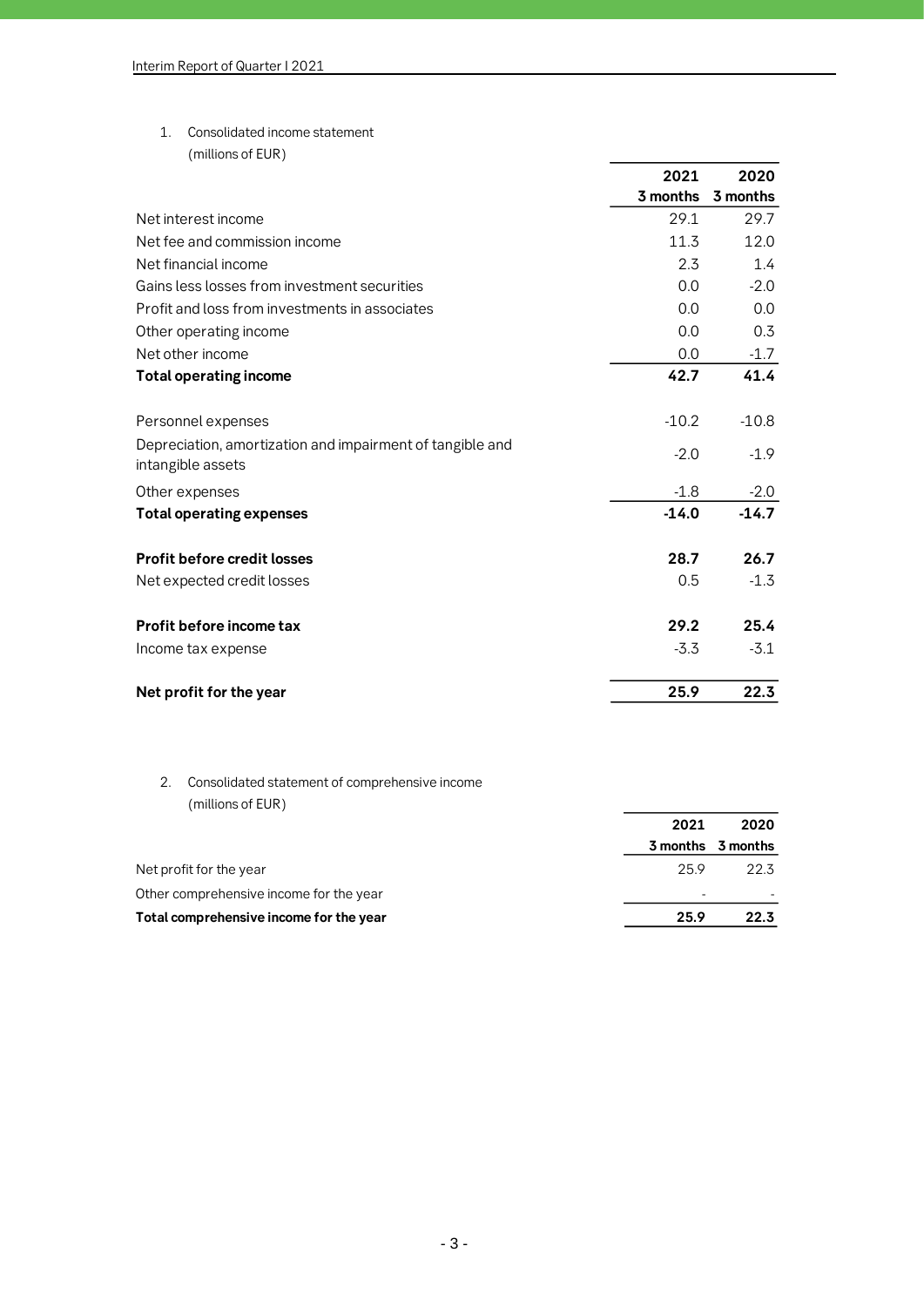**3. Consolidated statement of financial position (millions of EUR)**

| <b>Assets</b>                                       | 31/03/2021 | 31/12/2020 |
|-----------------------------------------------------|------------|------------|
| Cash and balances with central bank                 | 497.3      | 493.2      |
| Loans to credit institutions                        | 772.9      | 766.0      |
| Loans to the public                                 | 5,916.6    | 5,908.0    |
| Debt securities                                     | 245.5      | 227.1      |
| Derivatives                                         | 6.8        | 6.6        |
| Equity instruments                                  | 9.9        | 9.7        |
| Investments in associates                           | 1.4        | 1.3        |
| Intangible assets                                   | 5.1        | 5.0        |
| Property, plant and equipment                       | 10.9       | 10.6       |
| Right of use assets                                 | 18.0       | 18.0       |
| Other financial assets                              | 5.4        | 28.2       |
| Other non-financial assets                          | 17.8       | 16.5       |
| <b>Total assets</b>                                 | 7,507.6    | 7,490.2    |
|                                                     |            |            |
| Liabilities and equity                              |            |            |
| <b>Liabilities</b>                                  |            |            |
| Deposits from central banks and credit institutions | 926.4      | 1,002.7    |
| Deposits and borrowings from the public             | 5,371.2    | 5,273.8    |
| Derivatives                                         | 7.7        | 7.9        |
| Current income tax liabilities                      | 3.2        | 9.0        |
| Deferred income tax liabilities                     | 5.3        | 5.3        |
| Provisions                                          | 3.4        | 4.5        |
| Other financial liabilities                         | 98.8       | 108.8      |
| Other non-financial liabilities                     | 94.8       | 30.5       |
| <b>Total liabilities</b>                            | 6,510.8    | 6,442.5    |
|                                                     |            |            |
| Equity                                              |            |            |
| Share capital                                       | 42.5       | 42.5       |
| Share premium                                       | 86.3       | 86.3       |
| Other reserves                                      | 19.4       | 19.4       |
| Retained earnings                                   | 848.6      | 899.5      |
| <b>Total equity</b>                                 | 996.8      | 1,047.7    |
| <b>Total liabilities and equity</b>                 | 7.507.6    | 7,490.2    |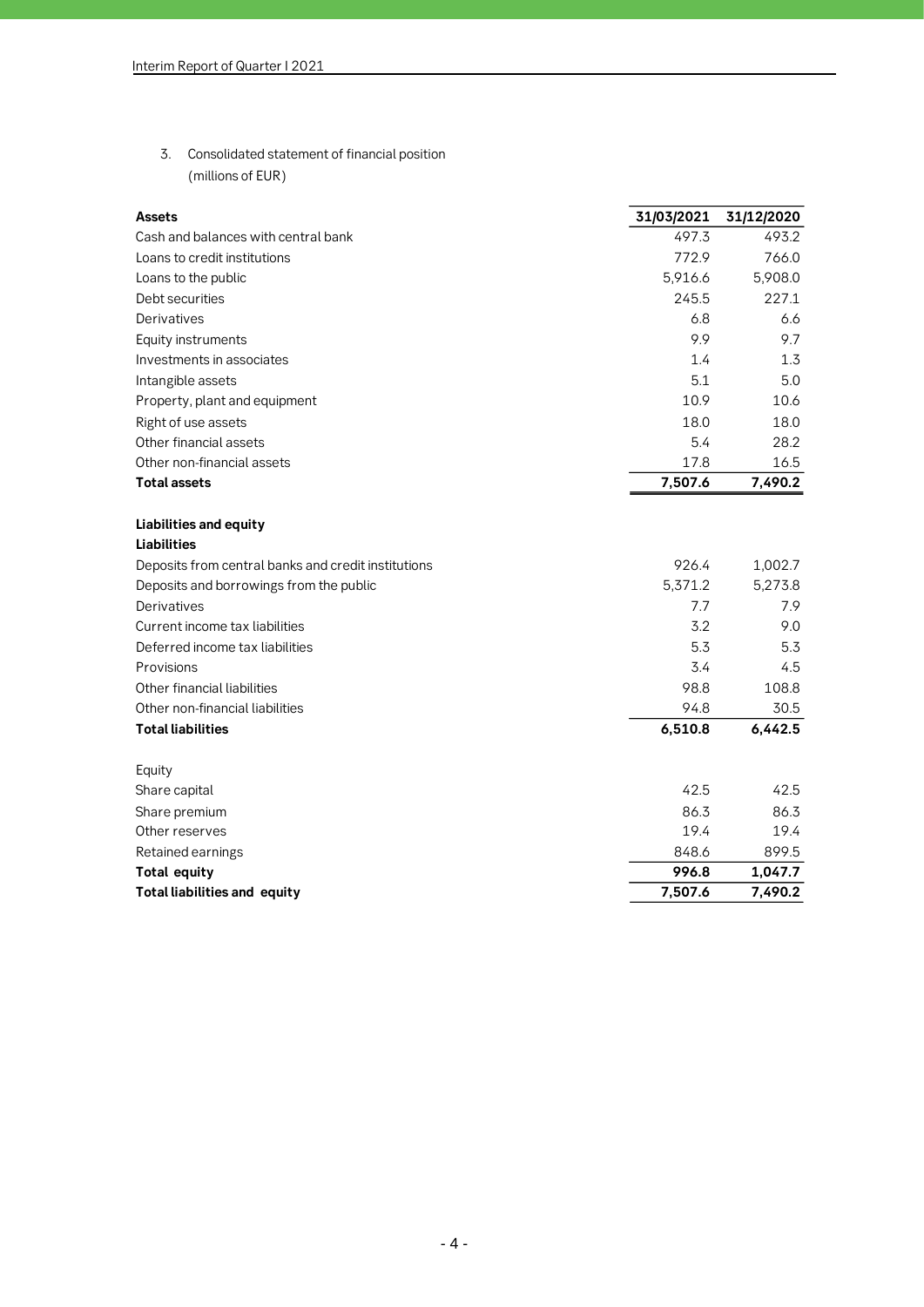**4. Changes in consolidated shareholders' equity (millions of EUR)**

|                                         | <b>Share</b><br>capital | <b>Share</b><br>premium | <b>Reserves</b> | <b>Retained</b> | Total<br>sharehold<br>profit ers' equity |
|-----------------------------------------|-------------------------|-------------------------|-----------------|-----------------|------------------------------------------|
| Balance at 01 January 2020              | 42.5                    | 86.3                    | 19.4            | 921.4           | 1,069.6                                  |
| Net profit for the year                 |                         |                         |                 | 22.3            | 22.3                                     |
| Total comprehensive income for the peri |                         |                         |                 | 22.3            | 22.3                                     |
| <b>Dividends</b>                        |                         |                         |                 |                 |                                          |
| Other $**$                              |                         |                         |                 | 0.2             | 0.2                                      |
| Balance at 31 March 2020                | 42.5                    | 86.3                    | 19.4            | 943.9           | 1,092.1                                  |
| Balance at 01 January 2021              | 42.5                    | 86.3                    | 19.4            | 899.5           | 1,047.7                                  |
| Net profit for the year                 |                         |                         |                 | 25.9            | 25.9                                     |
| Total comprehensive income for the peri |                         |                         |                 | 25.9            | 25.9                                     |
| <b>Dividends</b>                        |                         |                         |                 | $-77.0$         | $-77.0$                                  |
| Other**                                 |                         |                         |                 | 0.2             | 0.2                                      |
| Balance at 31 March 2021                | 42.5                    | 86.3                    | 19.4            | 848.6           | 996.8                                    |

**\*\* Long Term Incentive programmes**

**5. Consolidated cash flow statement (millions of EUR)**

|                                                   | 2021     | 2020     |
|---------------------------------------------------|----------|----------|
|                                                   | 3 months | 3 months |
| Cash flow from operating activities               | 153.3    | 220.6    |
| Cash flow from investment activities              | $-21.0$  | 61.0     |
| Cash flow from financing activities               | $-1.1$   | $-1.2$   |
| Net change in cash and cash equivalents           | 131.2    | 280.4    |
| Cash and cash equivalents at the beginnig of year | 1,082.0  | 850.0    |
| Net change in cash and cash equivalents           | 131.2    | 280.4    |
| Cash and cash equivalents at the end of period    | 1.213.2  | 1,130.4  |
|                                                   |          |          |